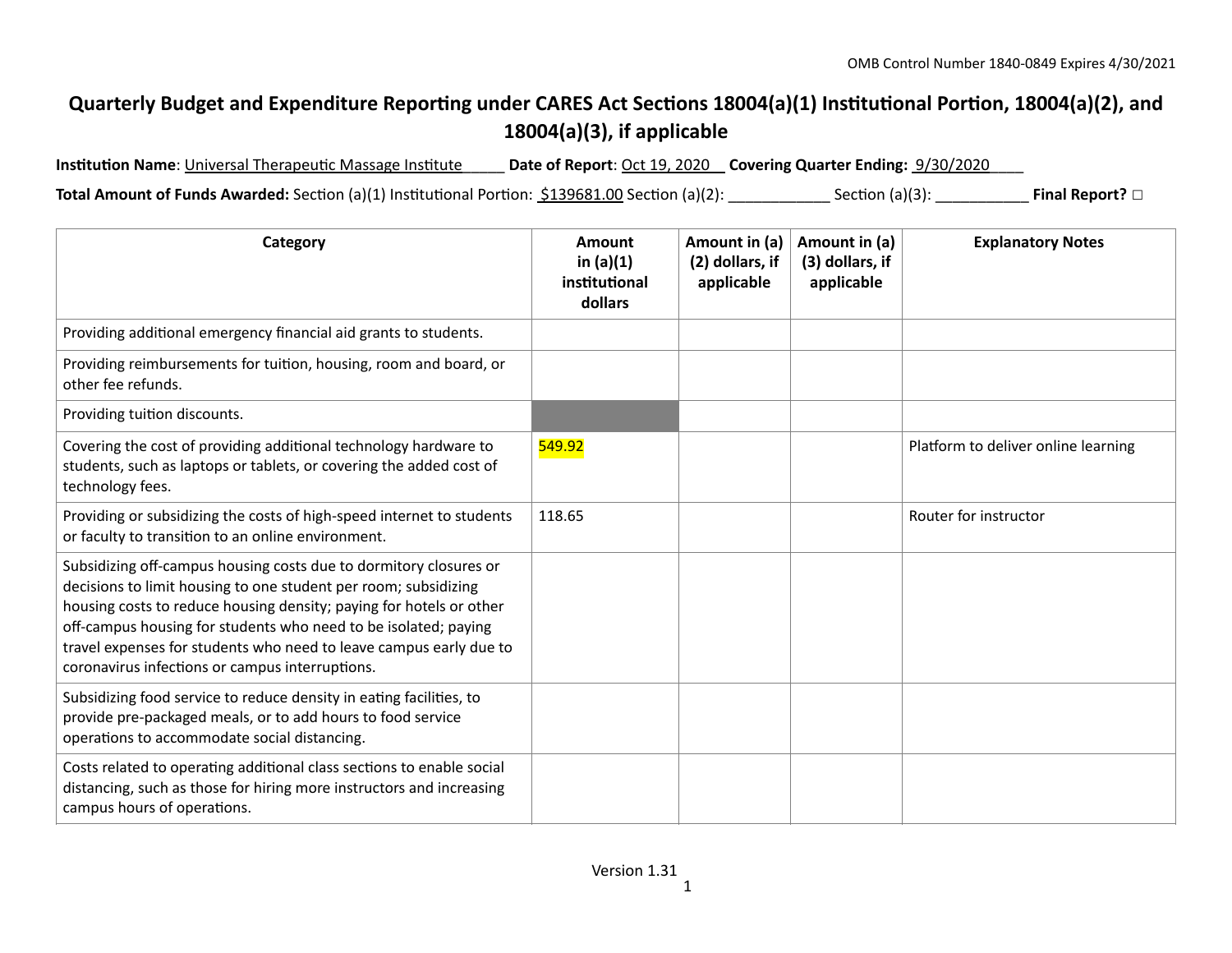| Category                                                                                                                                                                                                                                                                            | Amount<br>in $(a)(1)$<br>institutional<br>dollars | Amount in (a)<br>(2) dollars, if<br>applicable | Amount in (a)<br>(3) dollars, if<br>applicable | <b>Explanatory Notes</b>                                                                                                                                                       |
|-------------------------------------------------------------------------------------------------------------------------------------------------------------------------------------------------------------------------------------------------------------------------------------|---------------------------------------------------|------------------------------------------------|------------------------------------------------|--------------------------------------------------------------------------------------------------------------------------------------------------------------------------------|
| Campus safety and operations.                                                                                                                                                                                                                                                       | 17279.85                                          |                                                |                                                | Reconfiguring building, one way in and<br>one-way traffic, PPe equipment, steam<br>clean entire facility, staff for<br>implementing covid safe practices and<br>extra cleaning |
| Purchasing, leasing, or renting additional instructional equipment and<br>supplies (such as laboratory equipment or computers) to reduce the<br>number of students sharing equipment or supplies during a single<br>class period and to provide time for disinfection between uses. | 19242.8<br>5378.34                                |                                                |                                                | Clinic normally done at school, was<br>performed outside of school.<br>Time allotted for extra cleaning<br>between clients or our students                                     |
| Replacing lost revenue due to reduced enrollment.                                                                                                                                                                                                                                   |                                                   |                                                |                                                |                                                                                                                                                                                |
| Replacing lost revenue from non-tuition sources (i.e., cancelled<br>ancillary events; disruption of food service, dorms, childcare or other<br>facilities; cancellation of use of campus venues by other<br>organizations, lost parking revenue, etc.).                             |                                                   |                                                |                                                |                                                                                                                                                                                |
| Purchasing faculty and staff training in online instruction; or paying<br>additional funds to staff who are providing training in addition to<br>their regular job responsibilities.                                                                                                |                                                   |                                                |                                                |                                                                                                                                                                                |
| Purchasing, leasing, or renting additional equipment or software to<br>enable distance learning, or upgrading campus wi-fi access or<br>extending open networks to parking lots or public spaces, etc.                                                                              | 14862.93                                          |                                                |                                                | Computers for staff and students to<br>have classes at home and install more<br>internet capabilities.                                                                         |
| Other Uses of (a)(1) Institutional Portion funds.                                                                                                                                                                                                                                   | 3653.90                                           |                                                |                                                | Administration of heerf funds                                                                                                                                                  |
| Other Uses of (a)(2) or (a)(3) funds, if applicable.                                                                                                                                                                                                                                |                                                   |                                                |                                                |                                                                                                                                                                                |
| <b>Quarterly Expenditures for each Program</b>                                                                                                                                                                                                                                      | 61086.36                                          |                                                |                                                |                                                                                                                                                                                |
| <b>Total of Quarterly Expenditures</b>                                                                                                                                                                                                                                              | 61086.36                                          |                                                |                                                |                                                                                                                                                                                |